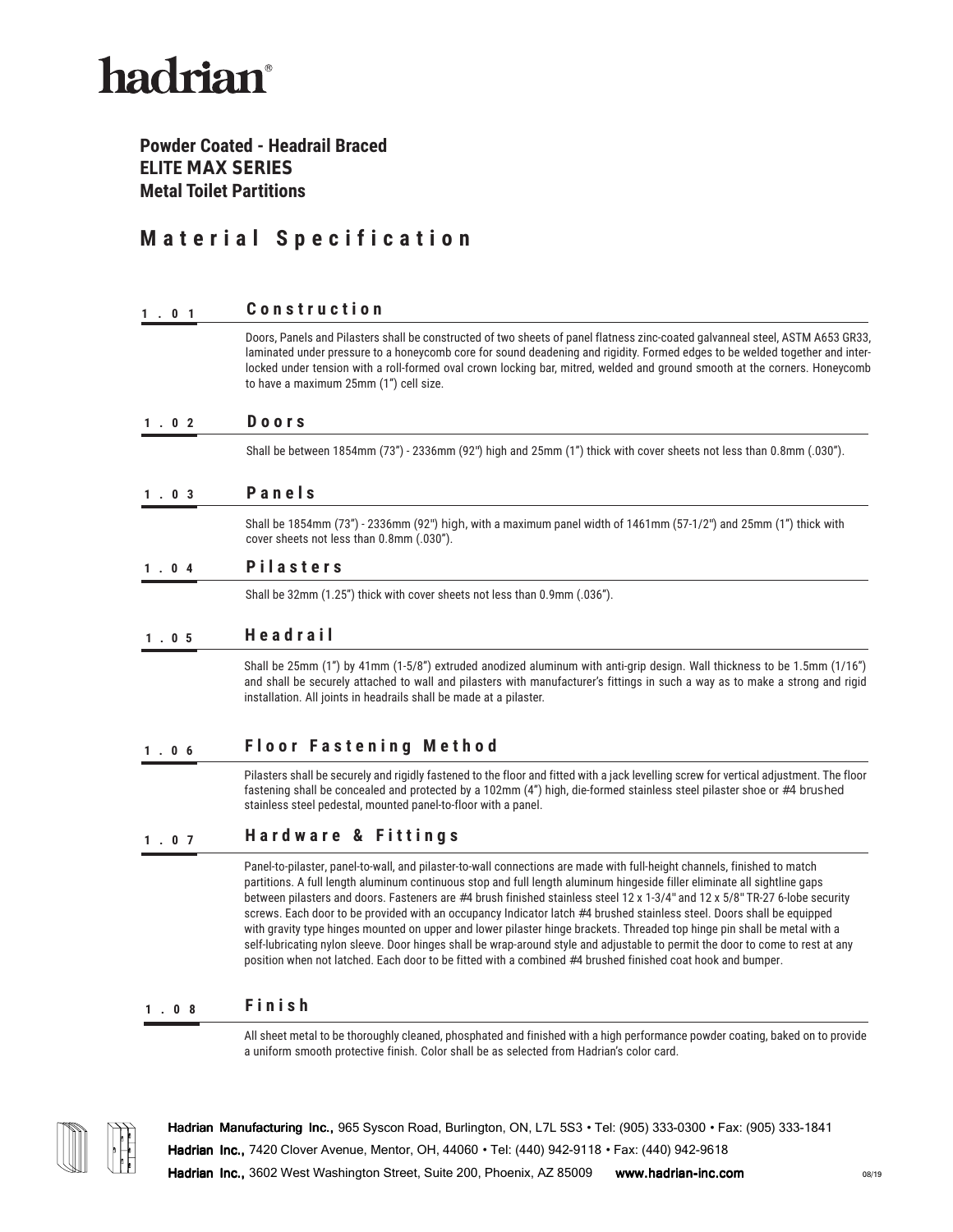### **Metal Toilet Partitions Elite Max Series - Headrail Braced**

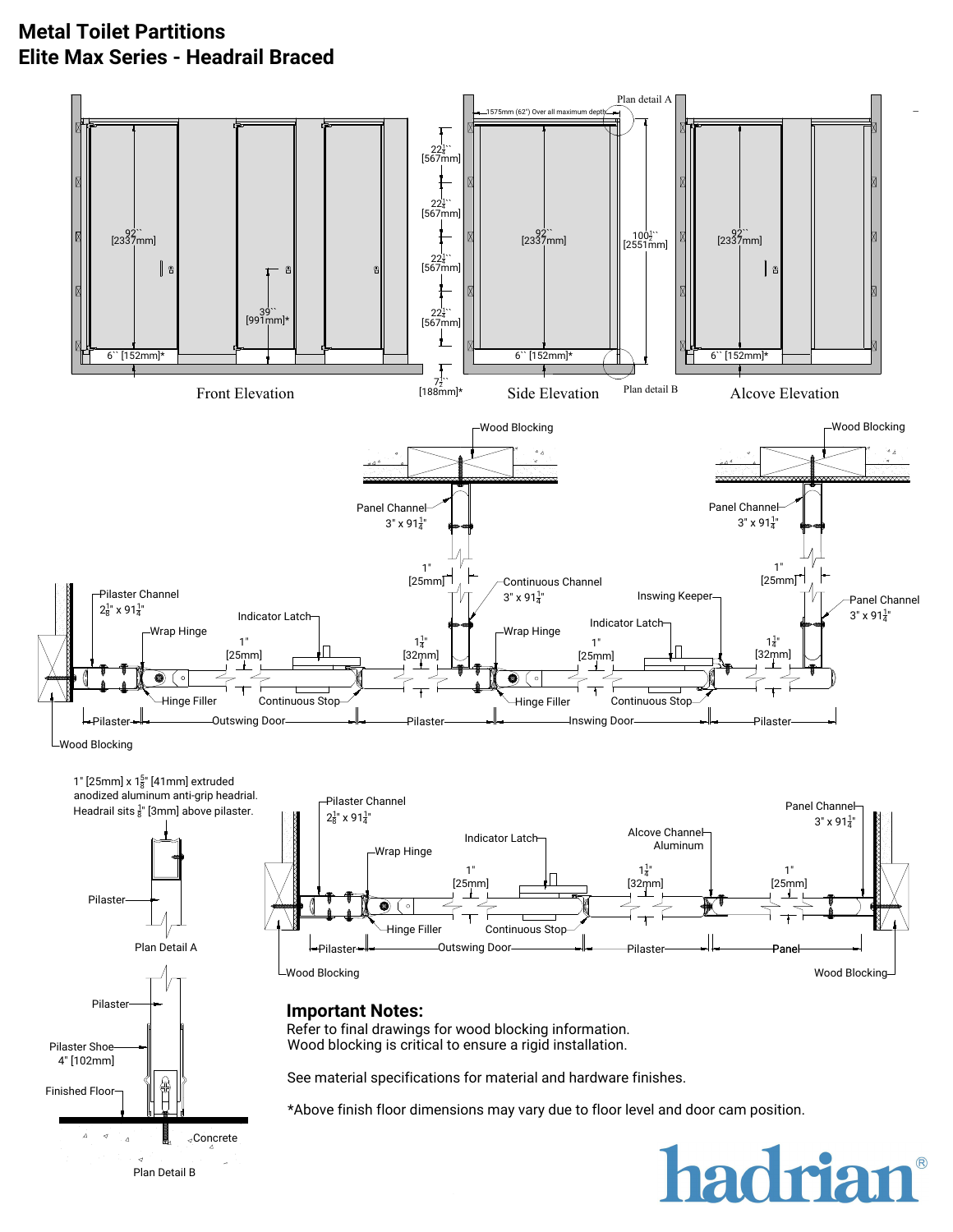### **Metal Toilet Partitions Elite Max Series - Headrail Braced**

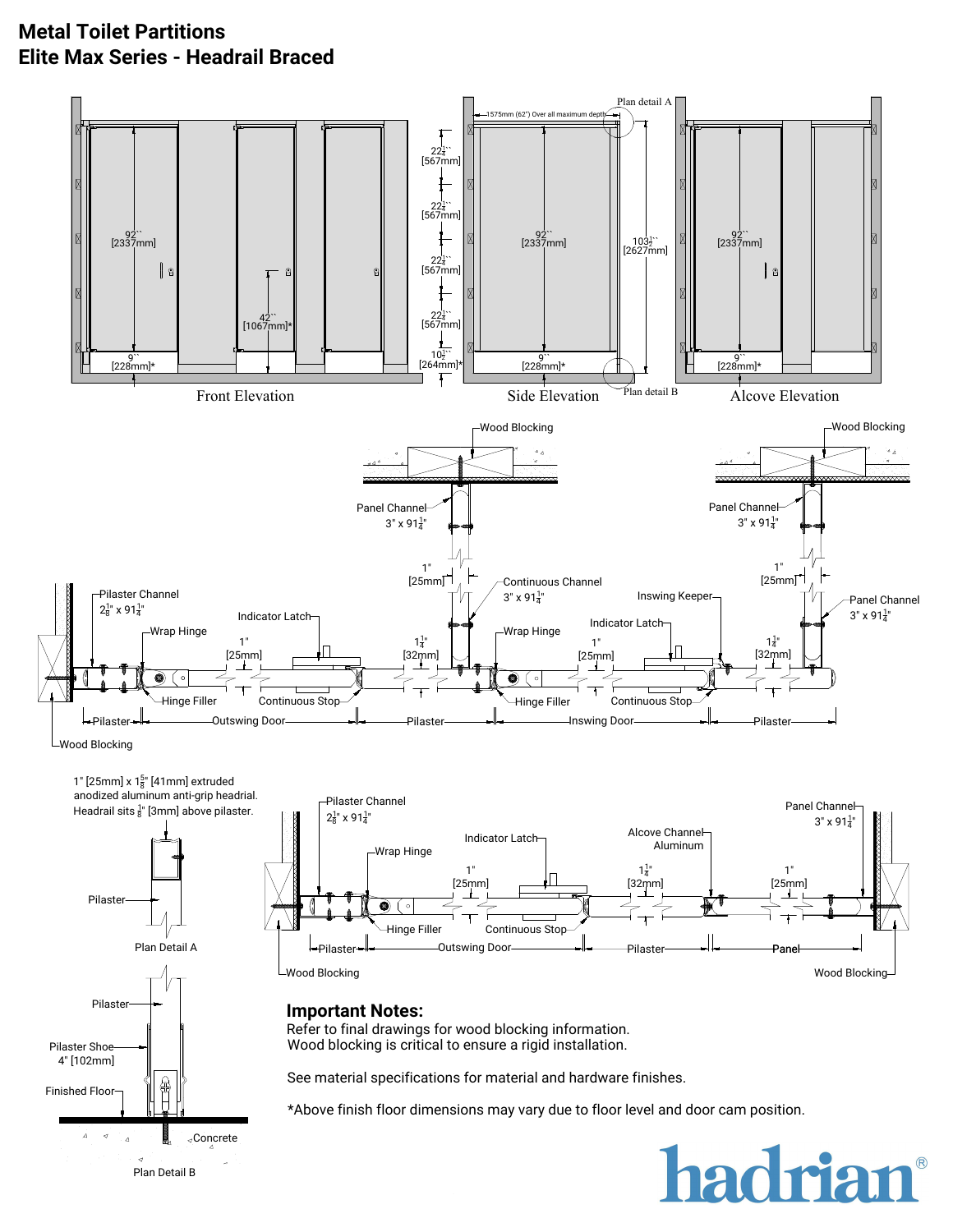#### **Metal Toilet Partitions Elite Max Series - Pedestal Mounted Headrail Braced**

Plan Detail B

 $\frac{1}{\sigma}$  ).

 $\frac{1}{\mathsf{q}} \in$ 

þ